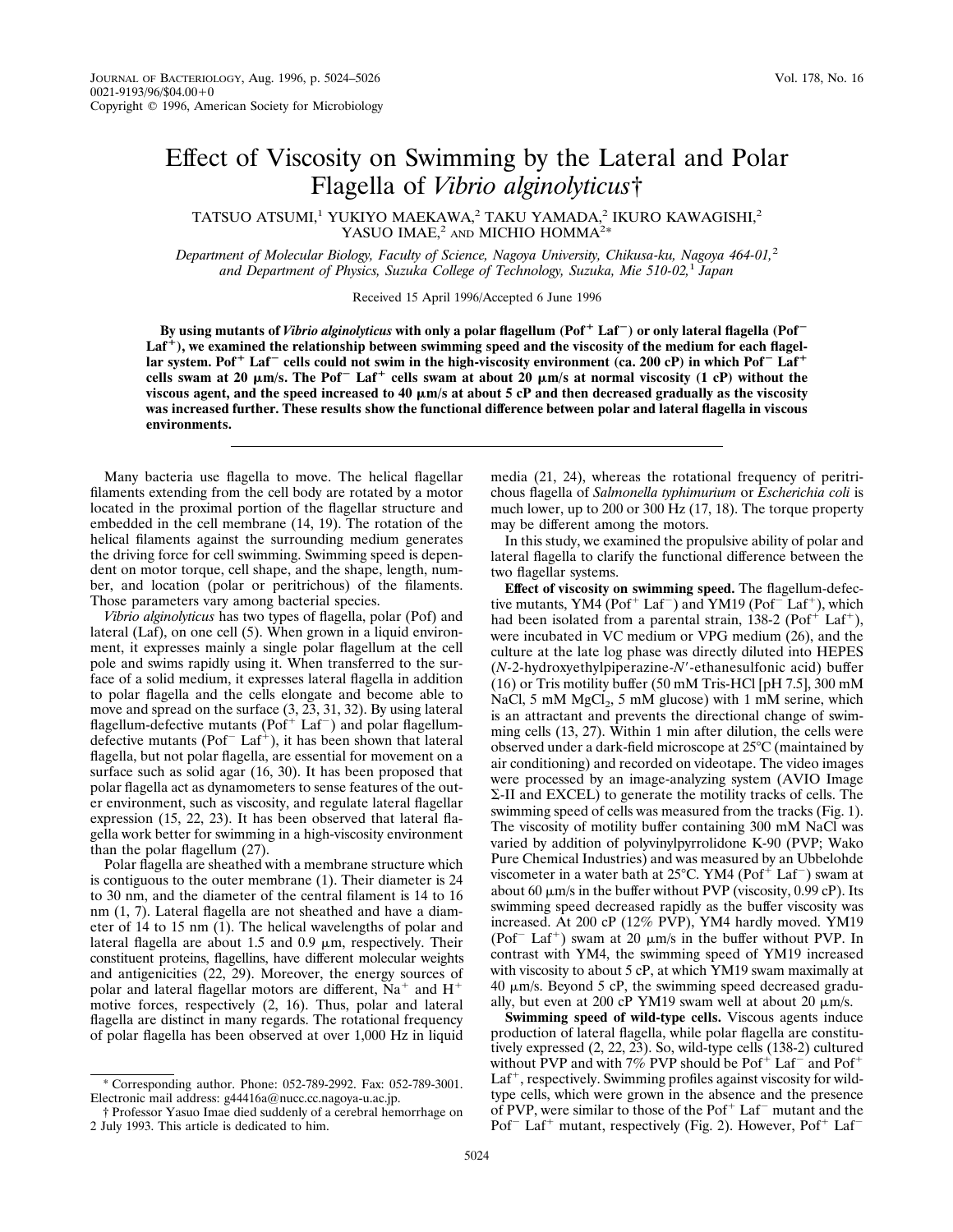

FIG. 1. Functional difference between Laf and Pof with regard to viscosity. YM4 (Pof<sup>+</sup> Laf<sup>-</sup>) ( $\bullet$ ), YM19 (Pof<sup>-</sup> Laf<sup>+</sup>) ( $\circ$ ), and *E. coli* AS-1 ( $\triangle$ ) cells were grown in VC medium (YM4 and YM19) or TG medium (AS-1). The swimming speed was measured in the HEPES motility buffer (pH 7.0) containing 300 mM NaCl for YM4 and YM19 or in 10 mM phosphate buffer (pH 7.0) containing 0.1 mM EDTA and 0.5% glycerol for *E. coli*. The viscosities of the buffers were changed by the addition of PVP.

cells of the wild-type strain swam more slowly at low viscosity than the Pof<sup>+</sup> Laf<sup>-</sup> mutant cells, while at high viscosity they swam faster than the mutant cells. These results may be explained by the small amount of lateral flagella expressed even in the absence of PVP. We actually have detected lateral flagellin in extracellular space of low-viscosity medium (25). Pof<sup>+</sup> Laf<sup>+</sup> cells of the wild-type strain swam at 30  $\mu$ m/s in the buffer without PVP, which is slower than  $\text{Pof}^+$  Laf<sup>-</sup> mutant cells but faster than  $\text{Pof}^-$  Laf<sup>+</sup> mutant cells. The overall relation of swimming speed and buffer viscosity for  $Pof<sup>+</sup>$  Laf<sup>+</sup> cells was more similar to the Pof<sup> $-$ </sup> Laf<sup> $+$ </sup> mutant YM19 (Fig. 1). From these results, the polar flagellar function seems to be



FIG. 2. Effect of viscosity on wild-type cells. Strain 138-2 cells were grown in VC medium without PVP  $(\bullet)$  or with 7% PVP ( $\circ$ ). The swimming speed was measured in HEPES motility buffer (pH 7.0) containing 300 mM NaCl and supplemented with various concentrations of PVP.



FIG. 3. Effects of viscosity at various sodium concentrations. YM4 (Pof<sup>+</sup>  $Laf^-$ ) cells were grown in VPG medium, and their swimming speed was measured in Tris motility buffer (pH 7.5) containing 50 (O), 10 ( $\bullet$ ),  $5(\square)$ , or 2.5 ( $\blacktriangle$ ) mM NaCl and supplemented with various concentrations of PVP. The total salt concentration was adjusted to 300 mM by addition of KCl.

restricted in the presence of lateral flagella. However, at a low viscosity lateral-flagellum synthesis seems to be effectively down-regulated (22, 30), so the polar flagellar function is not severely disturbed.

**Effect of viscosity on** *E. coli* **flagella.** In order to further examine lateral flagellar function, we measured the swimming of *E. coli*, a well-studied peritrichous bacterium, as a function of viscosity (Fig. 1). *E. coli* cells grown in TG medium (1% Bacto Tryptone, 0.5% NaCl, 0.5% glycerol) were harvested and resuspended in 10 mM phosphate buffer (pH 7.0) containing 0.1 mM EDTA and 0.5% glycerol. *E. coli* cells showed maximal speed at around 2 cP, their swimming speed rapidly decreased with increasing viscosity, and they could not move at 200 cP. This profile is more similar to the *V. alginolyticus* polar flagella than their lateral flagella except for the lower speed at low viscosity and the slight increase in speed with initial increase in viscosity. In spite of the same peritrichous state of *V. alginolyticus* and *E. coli*, the abilities to propel the cell at high viscosity are very different in the two species.

**Effect of viscosity on various initial swimming speeds pro**duced by Na<sup>+</sup>-driven polar flagella. The effects of viscosity on the swimming speed of the  $Pof<sup>+</sup>$  Laf<sup>-</sup> cells were examined at various initial swimming speeds (Fig. 3). The initial swimming speed, which has a roughly linear relation with the flagellar rotation rate (20, 24), was controlled by the external  $Na<sup>+</sup>$  concentrations. At 50 mM NaCl, swimming speed was ca. 70  $\mu$ m/s without PVP and decreased with increasing viscosity. On the other hand, at 2.5 mM NaCl, the initial swimming speed was ca. 20  $\mu$ m/s, increased with increasing viscosity until around 5 cP, and then decreased. Though the initial swimming speeds were very different at 10, 5, and 2.5 mM NaCl, the swimming speeds at around 10 cP were almost the same. These swimming profiles were also observed when the initial swimming speed was reduced by amiloride, which is a specific inhibitor of the  $Na<sup>+</sup>$ -driven flagellar motor, or by the protonophor carbonyl cyanide *m*-chlorophenylhydrazone, which disrupts the  $H^+$  motive force-dependent  $Na<sup>+</sup>$  pumping system (data not shown). The swimming speeds of YM19 and *E. coli* also showed peaks at around 5 and 2 cP, respectively (Fig. 1). Thus, at lower viscosity, the hydrodynamic efficiency of flagellar rotation